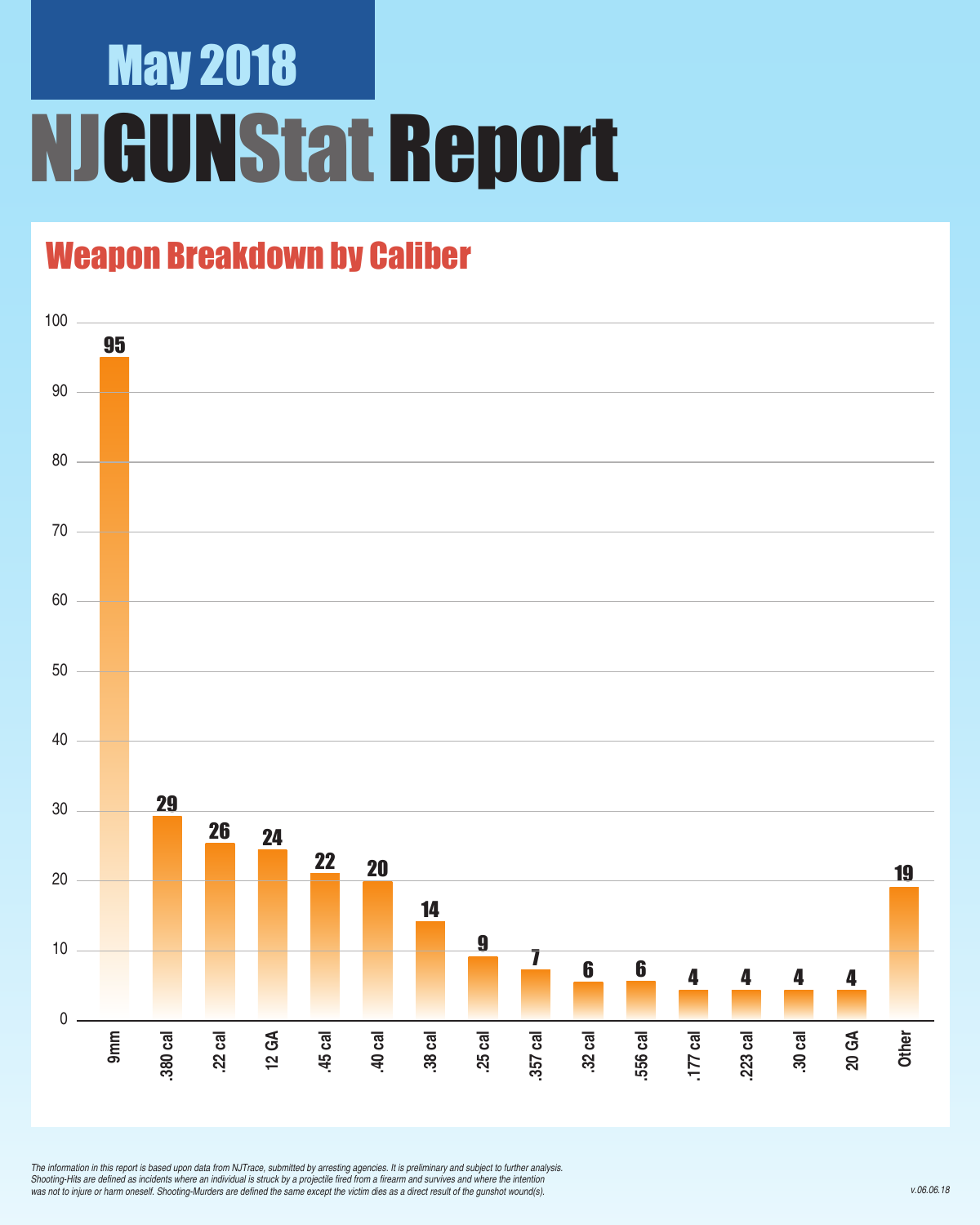# May 2018 UNStat Report

#### Gun Recovery Numbers Statewide

| Total Crime Guns Recovered <sup>1</sup>              | 293 |
|------------------------------------------------------|-----|
| Found Property/Turned in                             | 107 |
| <b>Guns with Possessors</b>                          | 186 |
| Individuals Arrested with<br>More than One Crime Gun | 39  |

## New Jersey Counties

80



## New Jersey Cities



*The information in this report is based upon data from NJTrace, submitted by arresting agencies. It is preliminary and subject to further analysis.*  Shooting-Hits are defined as incidents where an individual is struck by a projectile fired from a firearm and survives and where the intention was not to injure or harm oneself. Shooting-Murders are defined the same except the victim dies as a direct result of the gunshot wound(s).

<sup>1</sup>A crime gun is a firearm that was unlawfully possessed or used, or that was recovered from a crime scene or is otherwise believed to have been involved in the commission *of a crime, or that was found property (e.g., abandoned or discarded).*